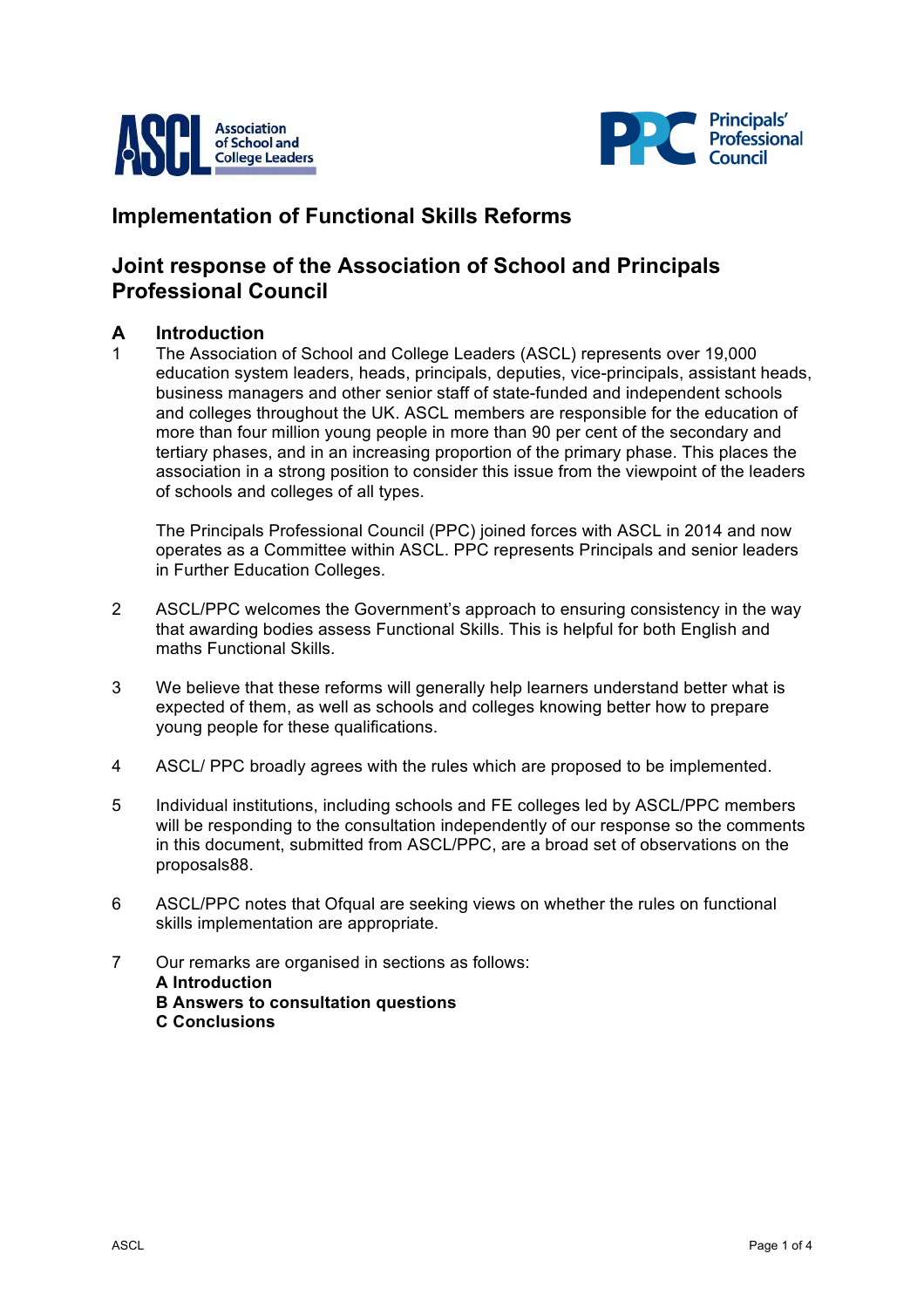#### **B Answers to consultation questions:**

- 8 Our answers are set out below in response to the 36 questions in the consultation.
	- 1 ASCL/PPC agree with the proposed approach to setting rules for assessment strategy documents.
	- 2 We approve of the proposed rules around the technical evaluation process.
	- 3 The associations agree with the proposed approach to interpreting subject content requirements for the new Functional Skills Qualifications (FSQs) in English.
	- 4 We agree with the proposed approach to interpreting the subject content requirements of the new FSQs in mathematics.
	- 5 ASCL/PPC agree with the proposed minimum and maximum overall assessment time requirements for English.
	- 6 We agree with the proposed minimum and maximum overall assessment time requirements in mathematics.
	- 7 The associations support the proposed approach to setting rules around the contextualisation of reading and writing assessments at entry level.
	- 8 ASCL/PPC approve of the proposal to set a rule on awarding organisations to provide guidance to centres around any setting, adaptation, delivery or marking of assessments.
	- 9 We agree with the proposal to put in place guidance on assessment availability.
	- 10 The associations approve of the proposal to mandate a common approach to issuing results but we much prefer the term "not yet met the standard of a pass" instead of the term "fail".
	- 11 We support the proposed approach to setting rules on the number of assessments and tasks in the reading, writing and speaking, listening and communicating components.
	- 12 ASCL/PPC agree with the proposed approach to the assessment of reading expectations.
	- 13 We are in agreement with the proposed approach to the assessment of spelling expectations.
	- 14 We support the proposed approach to setting guidance around the use of language and stimulus materials that is in line with reading and spelling expectations set for each entry level.
	- 15 Given that it is difficult to assess the actual impact of the two important changes being made to new FSQs given in paragraph 4.23 at this stage we can neither agree nor disagree with the proposed weighting ranges for spelling, punctuation and grammar at L1, L2 and Entry levels.
	- 16 The associations agree with the proposed common assessment criteria.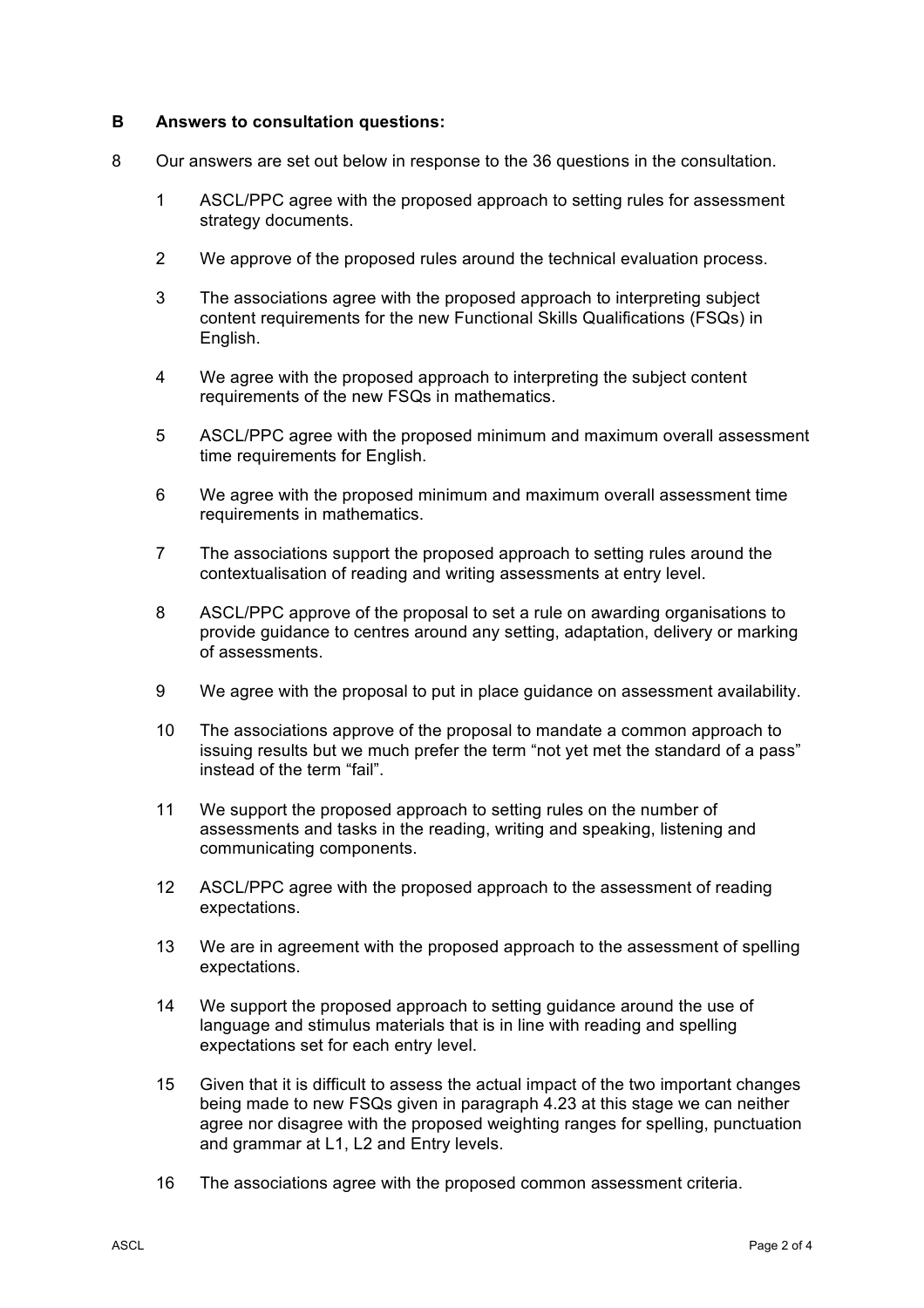- 17 We fully support the proposal to require awarding bodies to provide exemplar materials in support of assessors' judgements in speaking, listening and communication components. This will be most helpful to teachers preparing students for assessment.
- 18 ASCL/PPC considers the proposal to dis-apply the General Condition of Recognition in respect of the speaking, listening and communicating component a sensible proposition.
- 19 We are in agreement with the proposals for the monitoring arrangements for speaking, listening and communicating.
- 20 The associations fully support the proposal to produce guidance to clarify the use of sign language as a reasonable adjustment in the new FSQ in English.
- 21 ASCL/PPC agree with the approach to the number of assessments in FSQs in mathematics.
- 22 We agree with the coverage of subject content in the new FSQs in mathematics.
- 23 We neither agree nor disagree with the proposed approach to weightings for calculator and non-calculator based assessments.
- 24 The associations neither agree nor disagree with the proposed approach to weightings for underpinning skills and problem solving.
- 25 We approve of the approach around the use of evidence to support standard setting.
- 26 We support the proposals around maintaining standards in the reformed FSQs.
- 27 We have no comment to make in response to this question.
- 28 We have no comment to make in response to this question.
- 29 We have no comment to make in response to this question.
- 30 Yes. All awarding Bodies should introduce these changes in a measured way and learners and teachers should be given time to assimilate their impact and prepare for the changes.
- 31 We consider that the new FSQs may incur more cost to the Assessment Centre (school/college) in the short and medium term in Awarding Body fees and this should be avoided wherever possible.
- 32 We have no comment to make in response to this question.
- 33 We feel that innovation may be stifled by these changes as the system will be very rules driven, however this is but this may well be necessary to ensure consistency in approach across the FSQs by all Awarding Bodies. This is an area that should be carefully monitored and reviewed.
- 34 See 30 and 33 above.